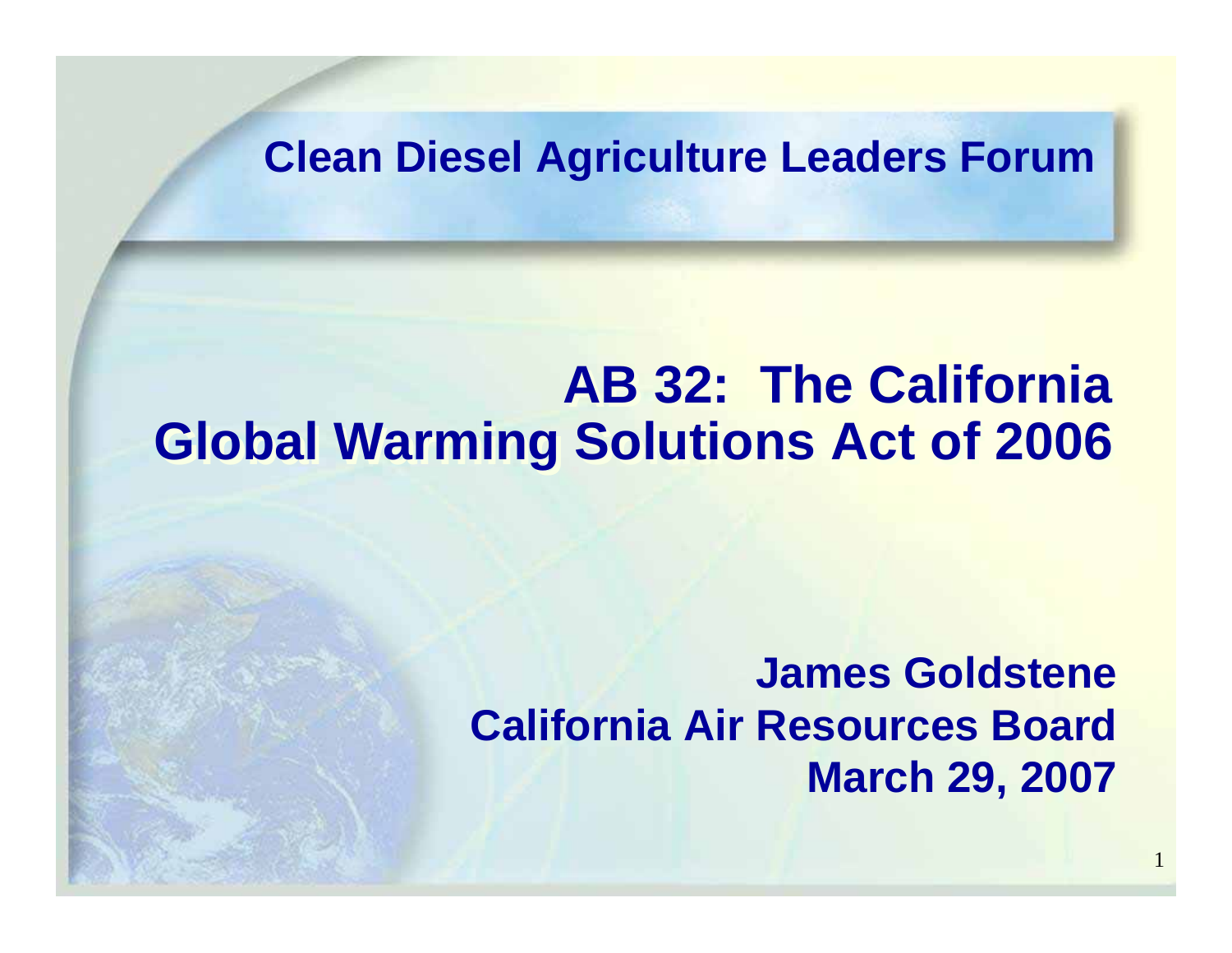

# **Climate Impacts Climate Impacts Climate Impacts**

### **California Projected Impacts**

75% loss in snow pack

- 1-2 foot sea level rise
- 70 more extreme heat days/year

80% more 'likely ozone' days

55% more large forest fires

Twice the drought years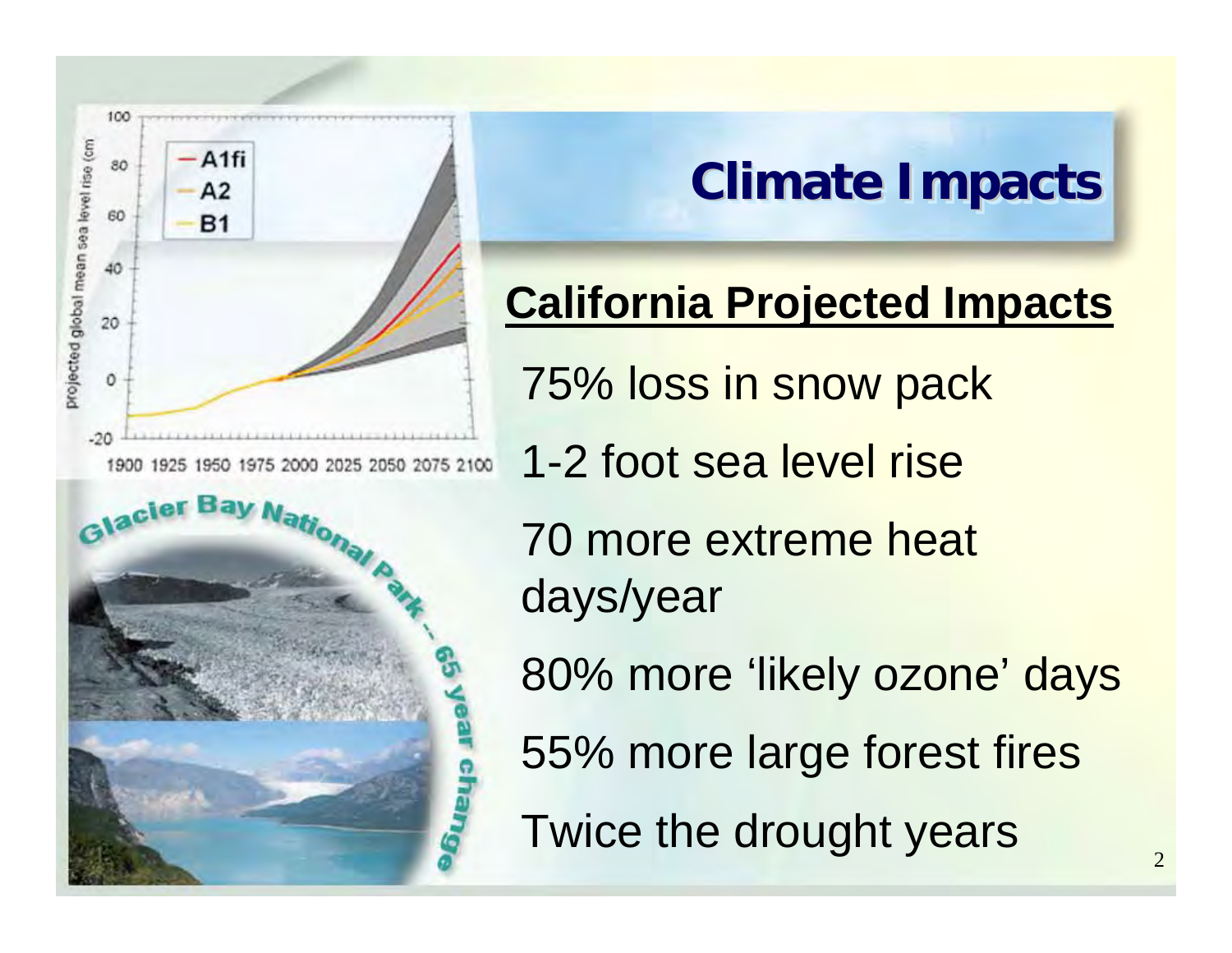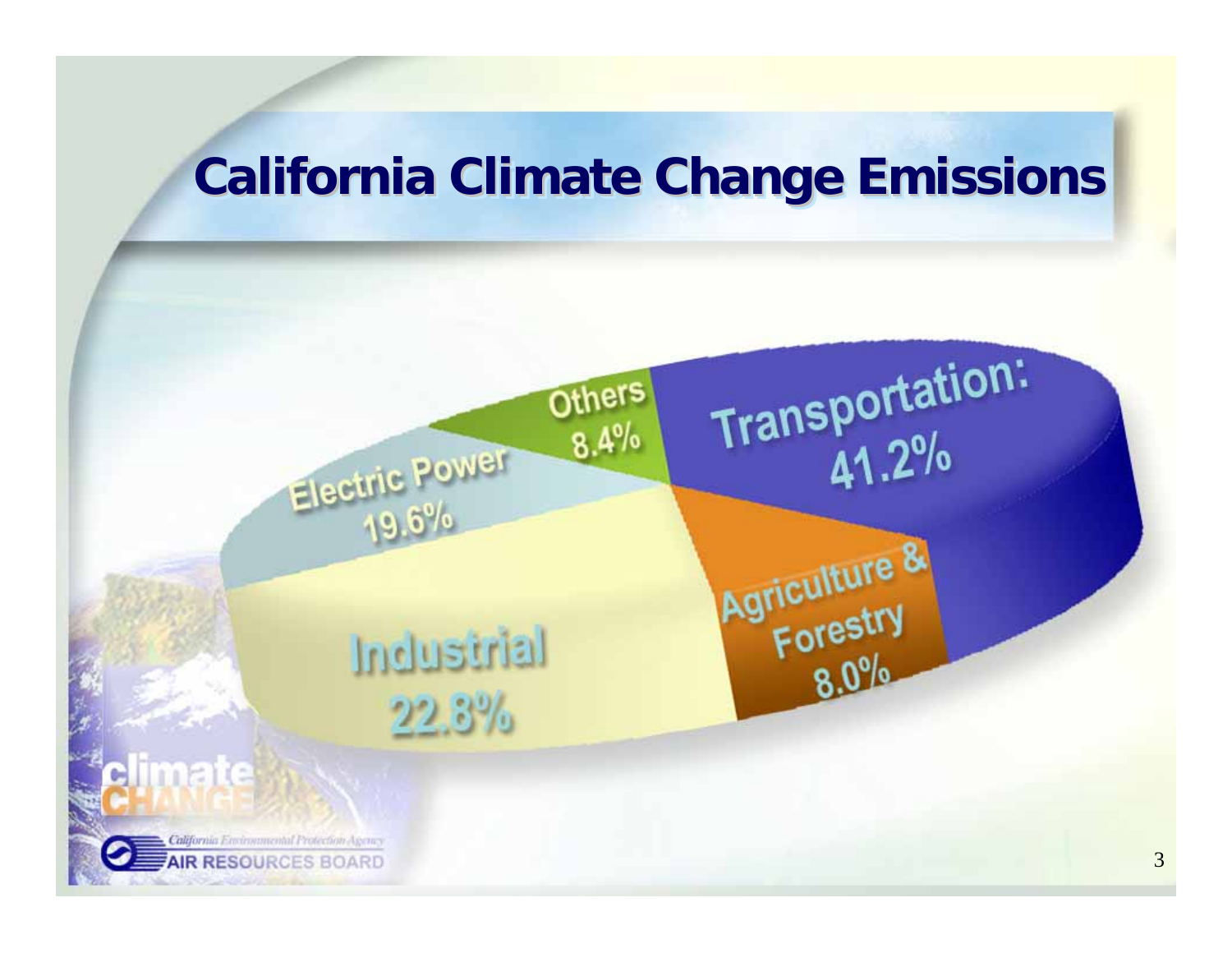# **The Magnitude of the Challenge The Magnitude of the Challenge** *California's GHG Emission Inventory*

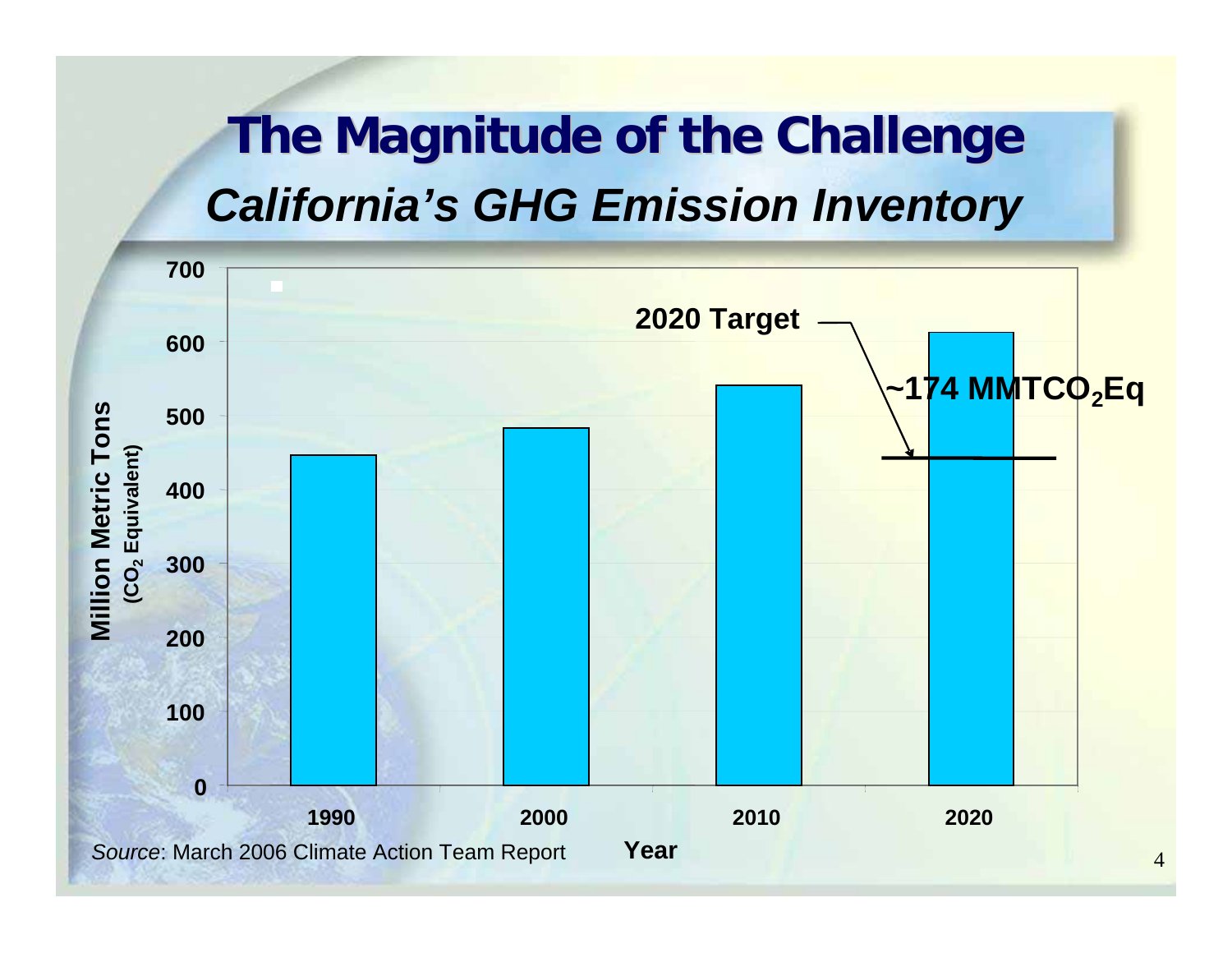# **Sources of Potential Reductions (Million Metric Tons CO2 Equivalent) (Million Metric Tons CO2 Equivalent) (Million Metric Tons CO2 Equivalent)**



Source: March 2006 Climate Action Team Report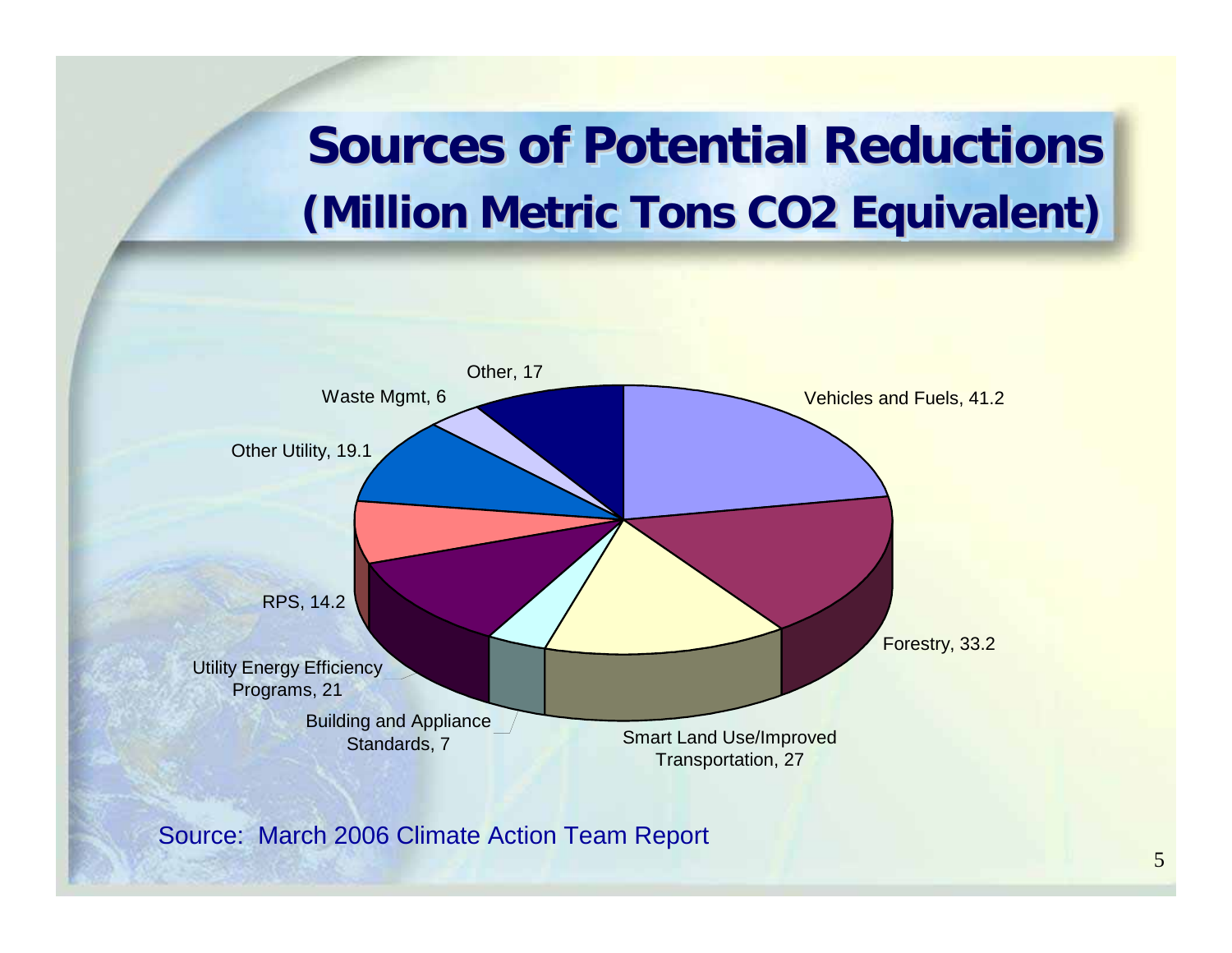#### **Implications Implications Implications**

- Reductions needed across many sources and sectors
- Will be multi-agency effort – Climate Action Plan
- Will be mix of near-term and long-term approaches
	- 2020 is not final endpoint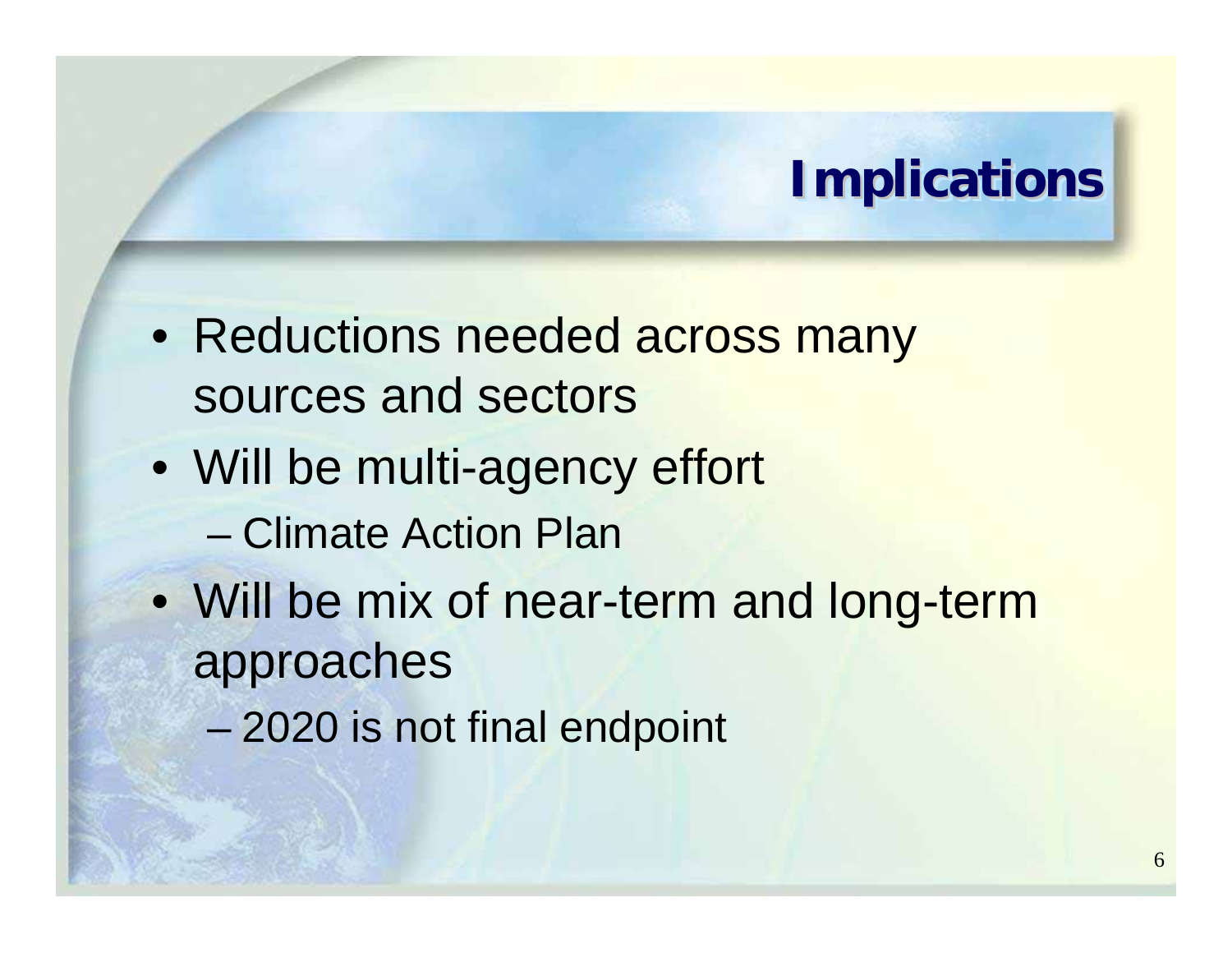### **AB 32 Timeline AB 32 Timeline AB 32 Timeline**

- 1/1/07: ARB maintains statewide inventory 1/1/08: Mandatory reporting of emissions Adopt 1990 baseline/2020 target
- 6/30/07: List of discrete early actions 1/1/10: Regulations to implement early action measures
- 1/1/09: Scoping plan of reduction strategies 1/1/11: Regulations to implement scoping plan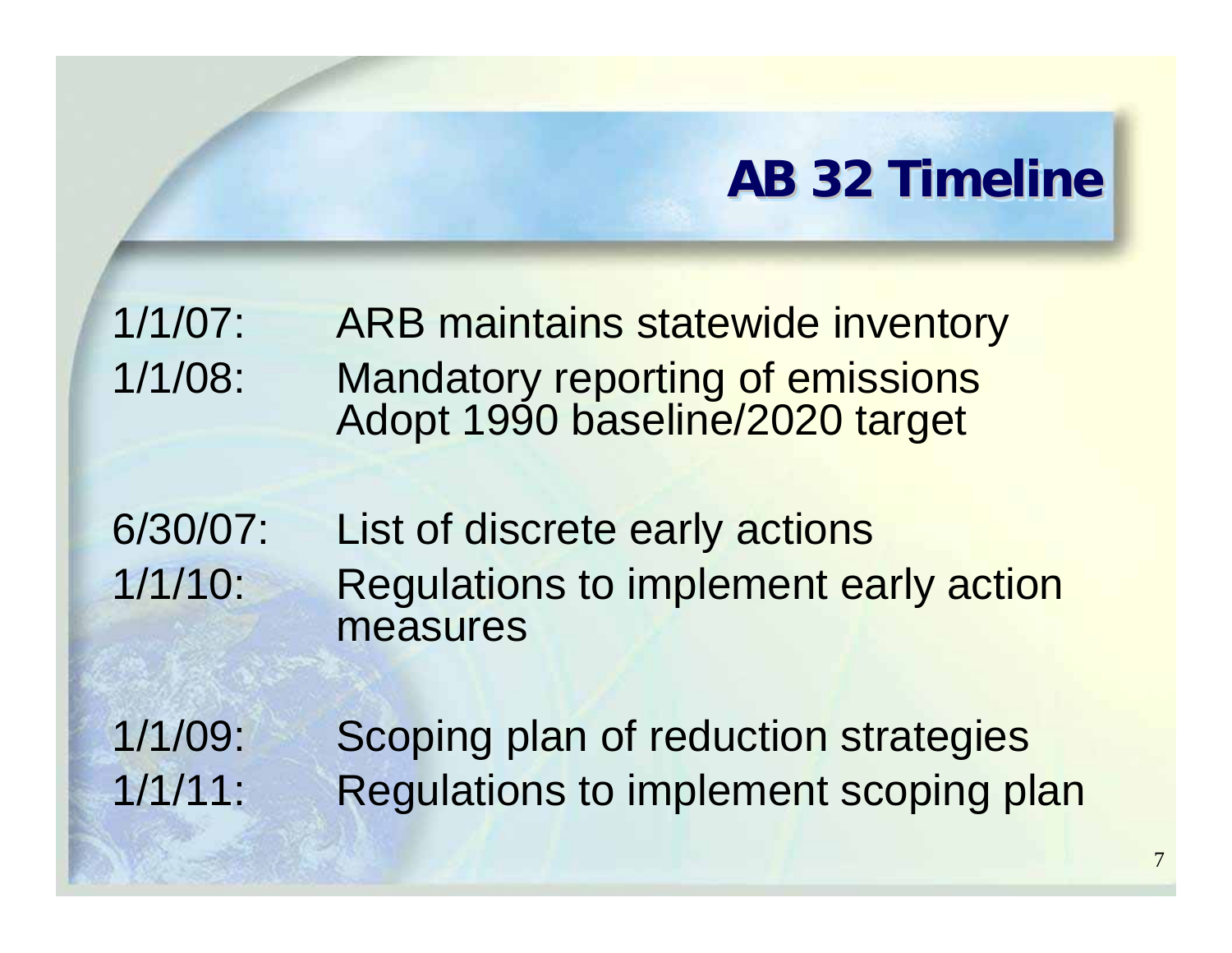# **Workflow—Scoping Plan Development**

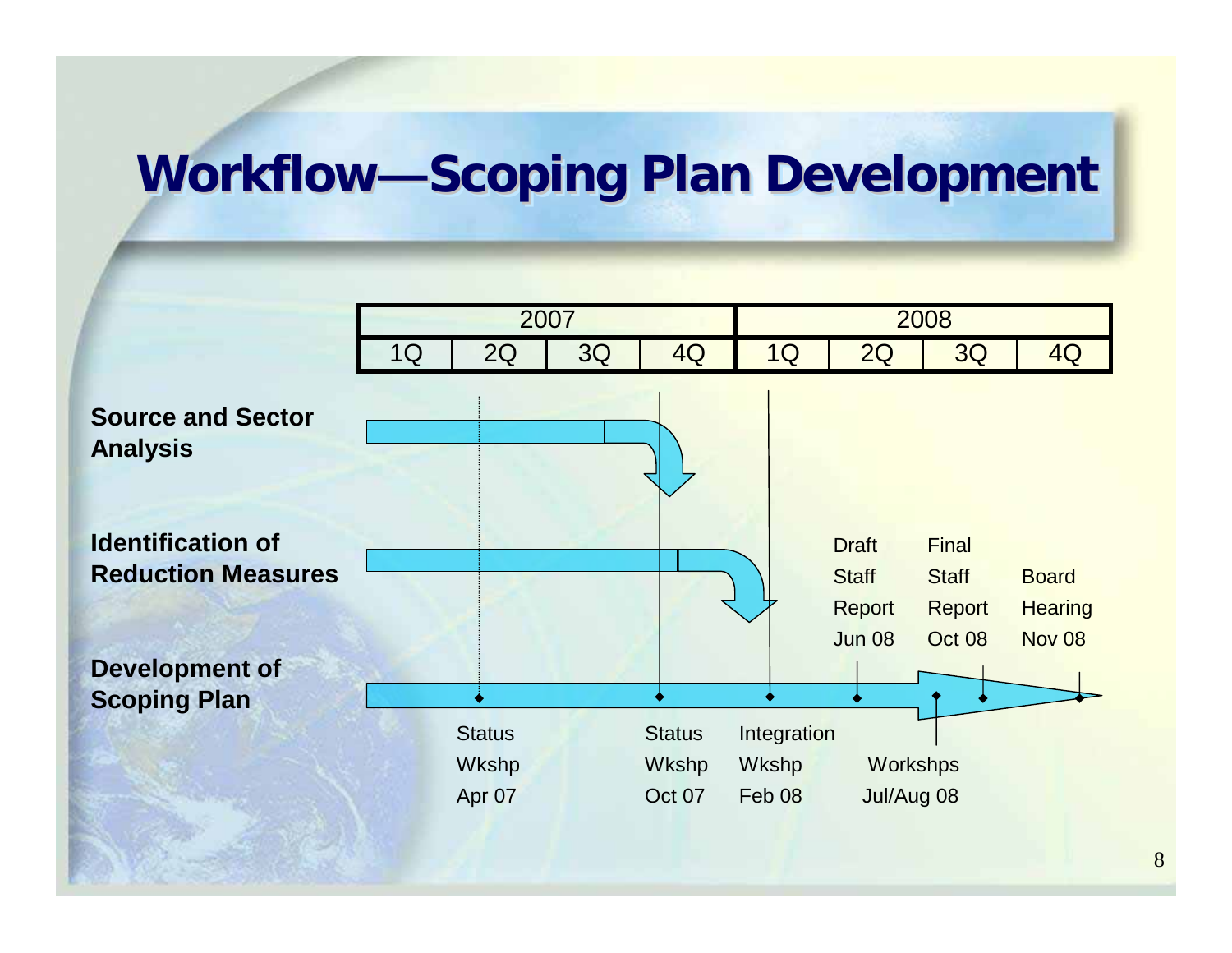# **Coordination with Other Initiatives**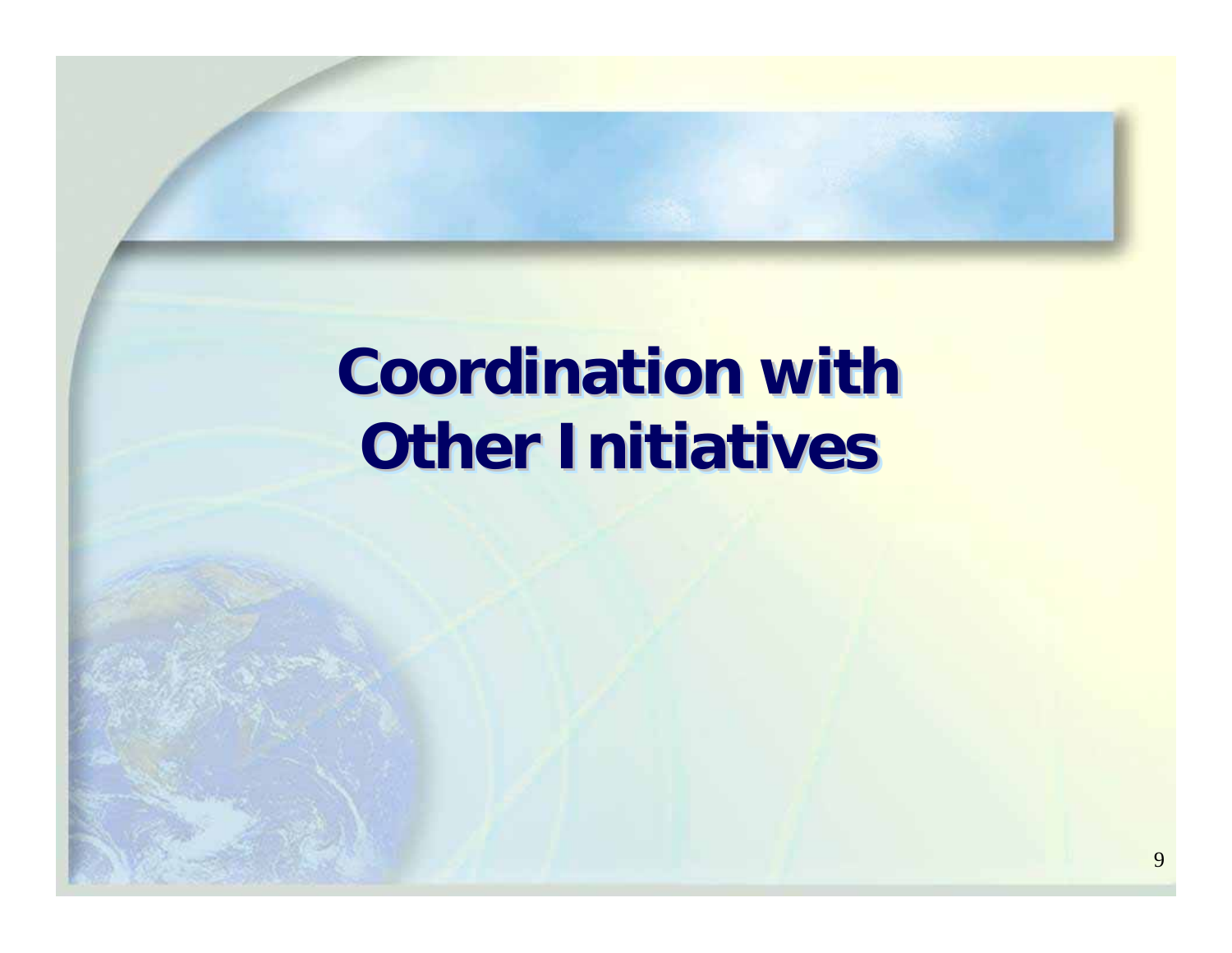# **Climate Action Team Climate Action Team Climate Action Team**

- Many GHG reduction activities cut across agency boundaries
- Agencies other than ARB are lead for important components
- Climate Action Team will oversee coordinated effort
- Public meeting held March 12, 2007 to discuss plan update
	- Coordinated with AB 32 timing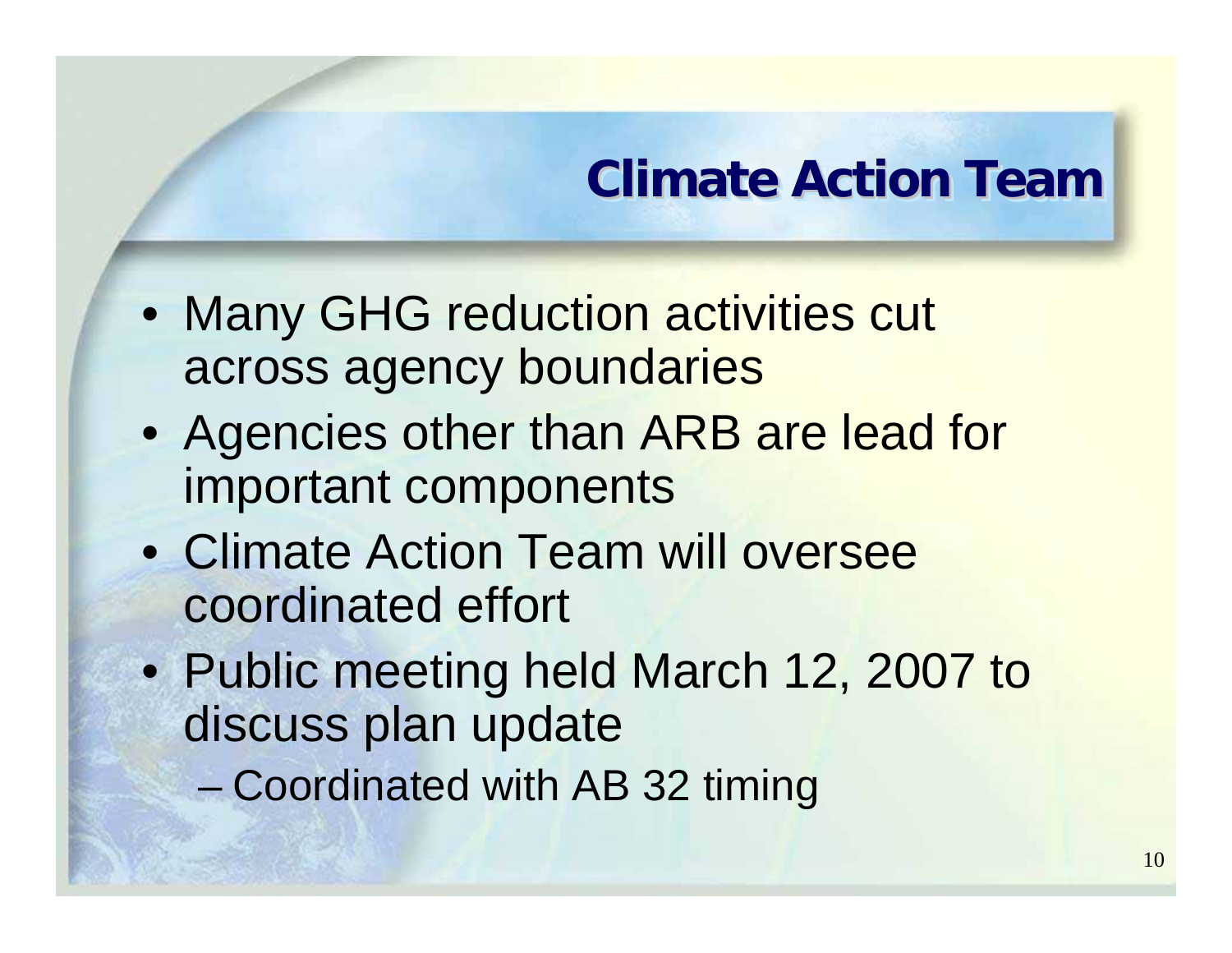#### **Climate Action Team Subgroups Climate Action Team Subgroups**

- Local Government/Smart Growth
- State Fleet
- Agriculture
- Green Buildings
- Forestry
- Cement
- Landfills/Digester
- Water/Energy Efficiency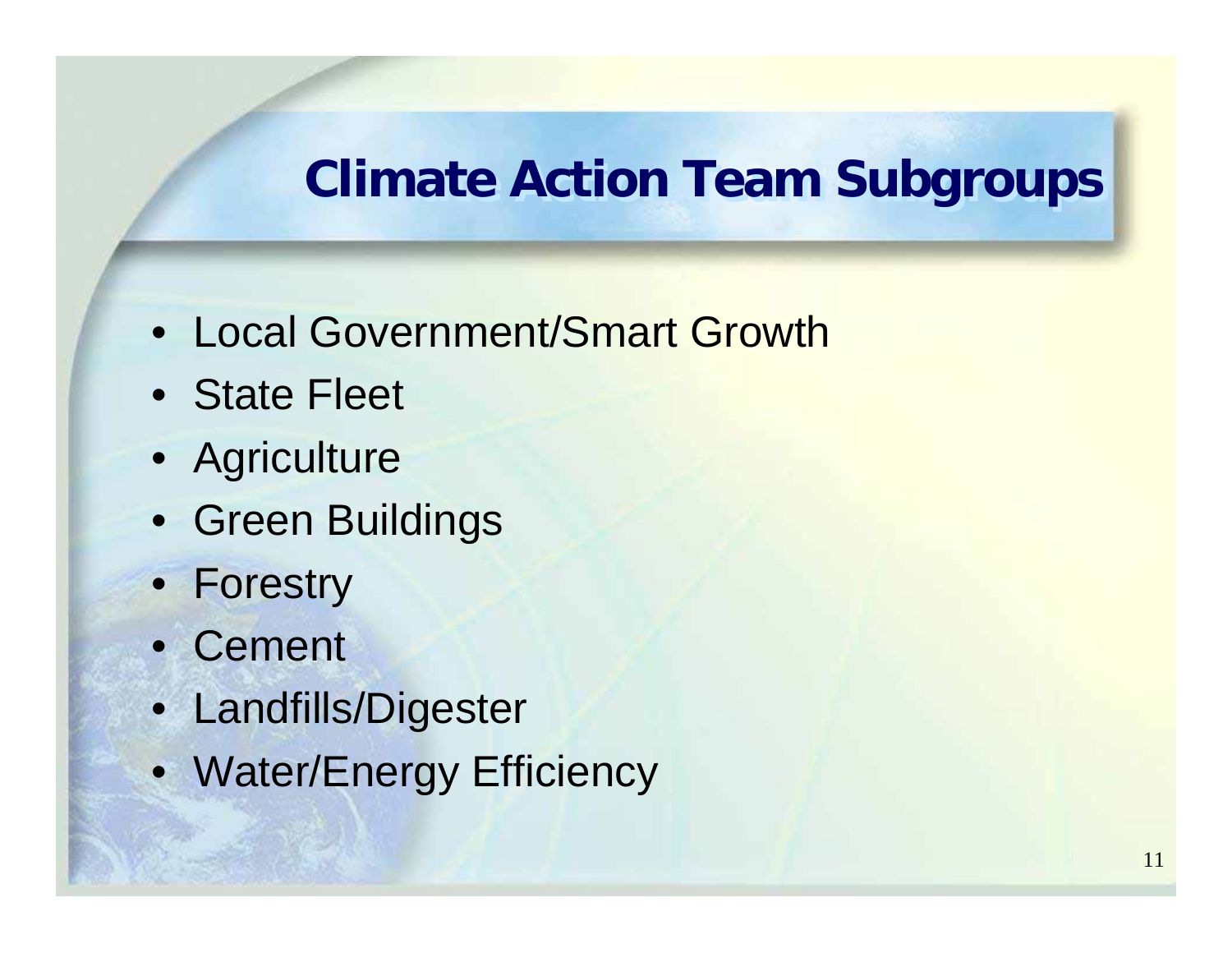#### **Market Advisory Committee**

- Committee appointed
- First public meeting February 27, 2007
- Will provide recommendations to ARB by June 30, 2007
- ARB will review Committee input and consider as part of public process
- ARB responsible for program adoption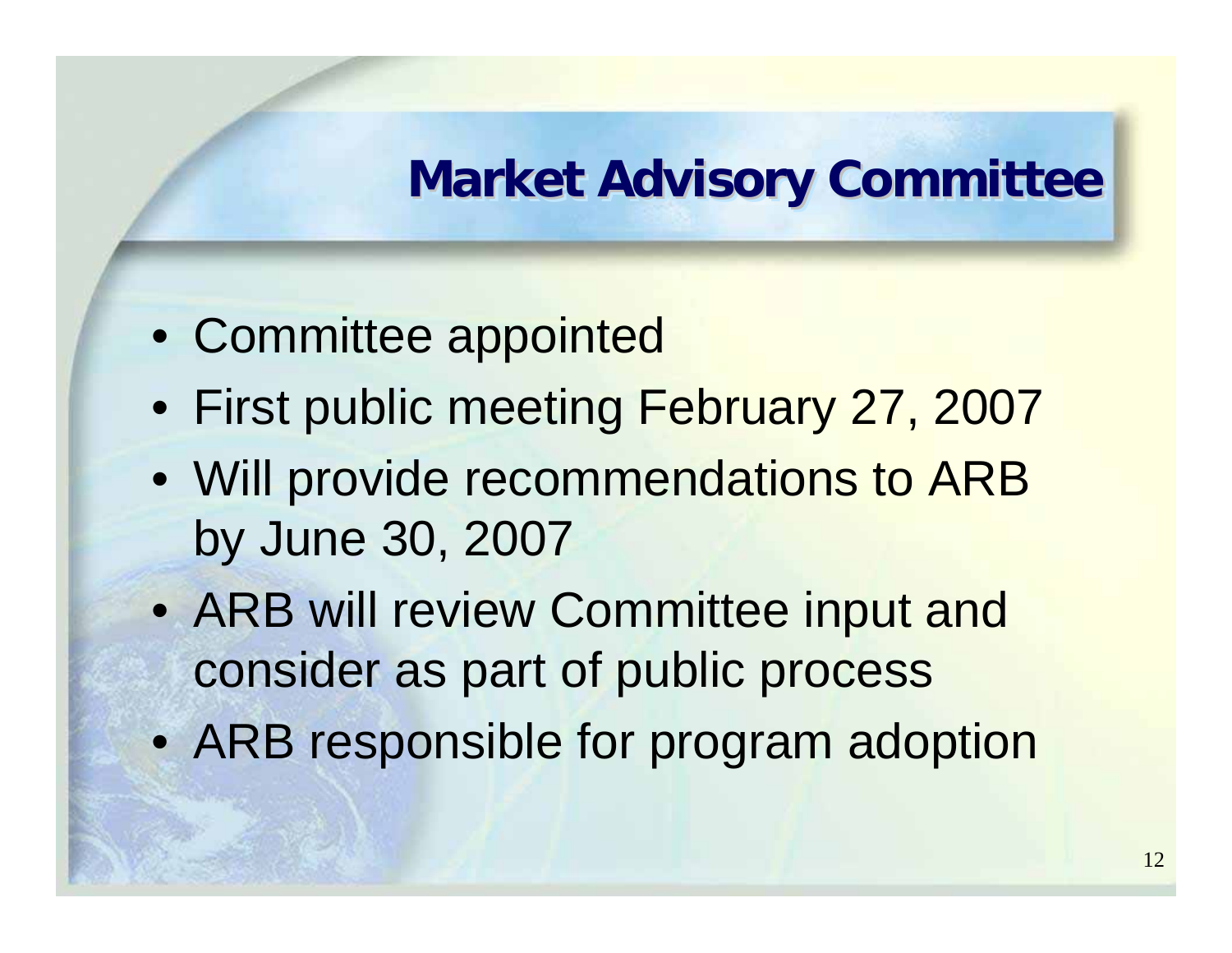#### **California Climate Action Registry California Climate Action Registry California Climate Action Registry**

• ARB working closely with CCAR

- –Review of existing protocols
- –Development of new protocols
- –Consultation on reporting issues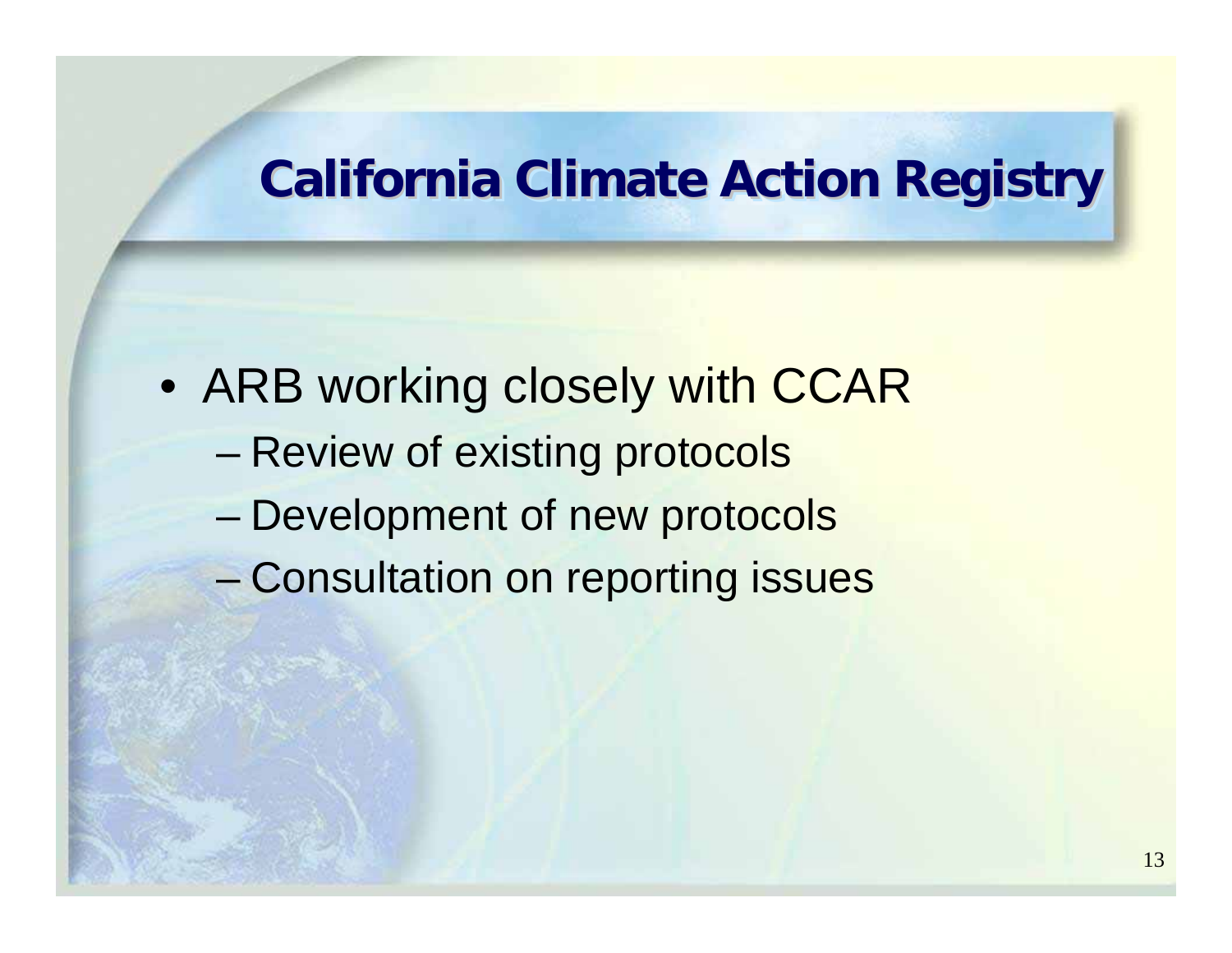#### **Local Government Activities Local Government Activities Local Government Activities**

- Local governments showing climate leadership
- ARB liaison working to build relationships
- Climate Action Team subgroup established to better define state/local interaction
	- –Support for local activities
	- –Guidance on possible reduction strategies
	- Quantification/accounting of reductions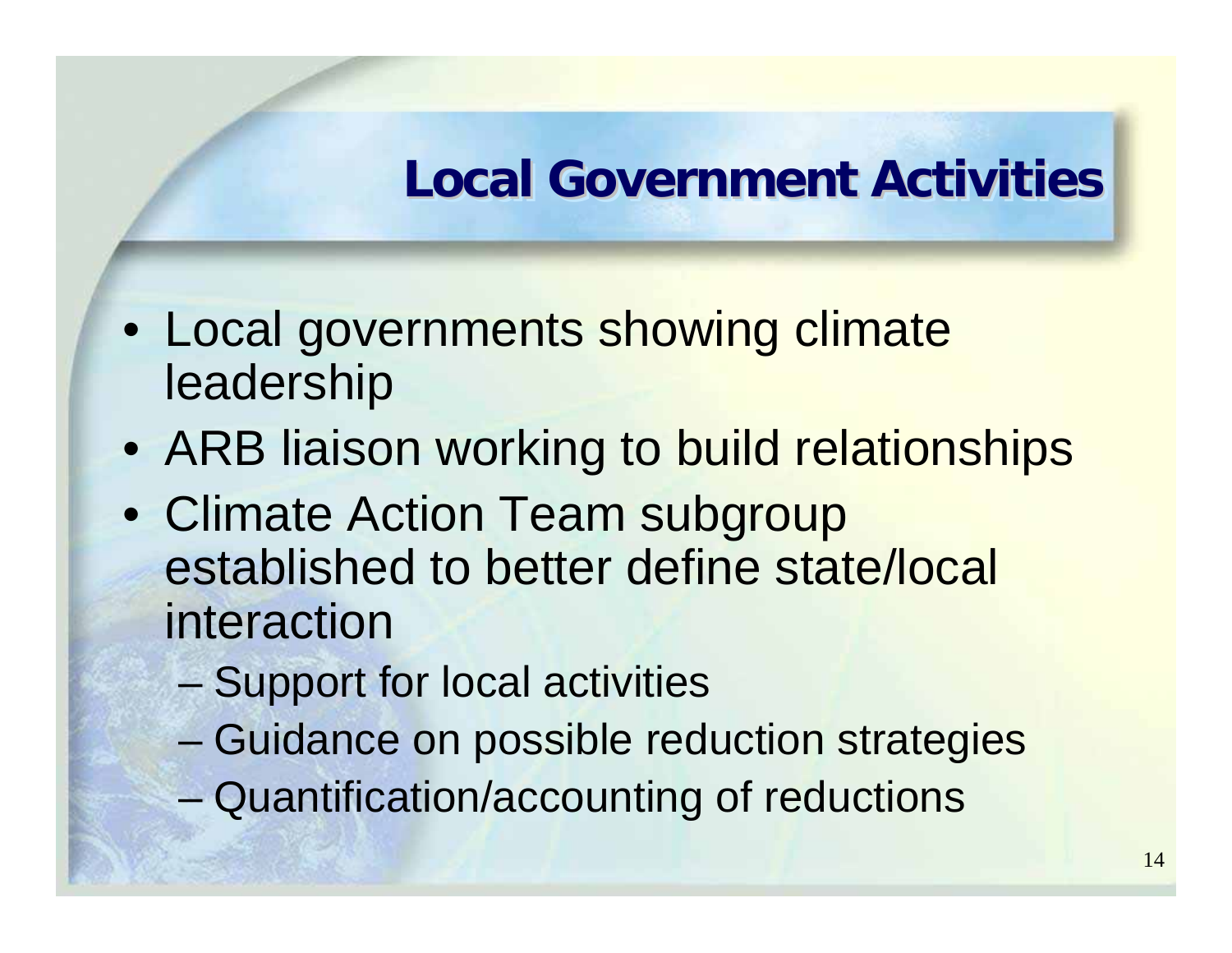# **Near Term Focus Near Term Focus Near Term Focus**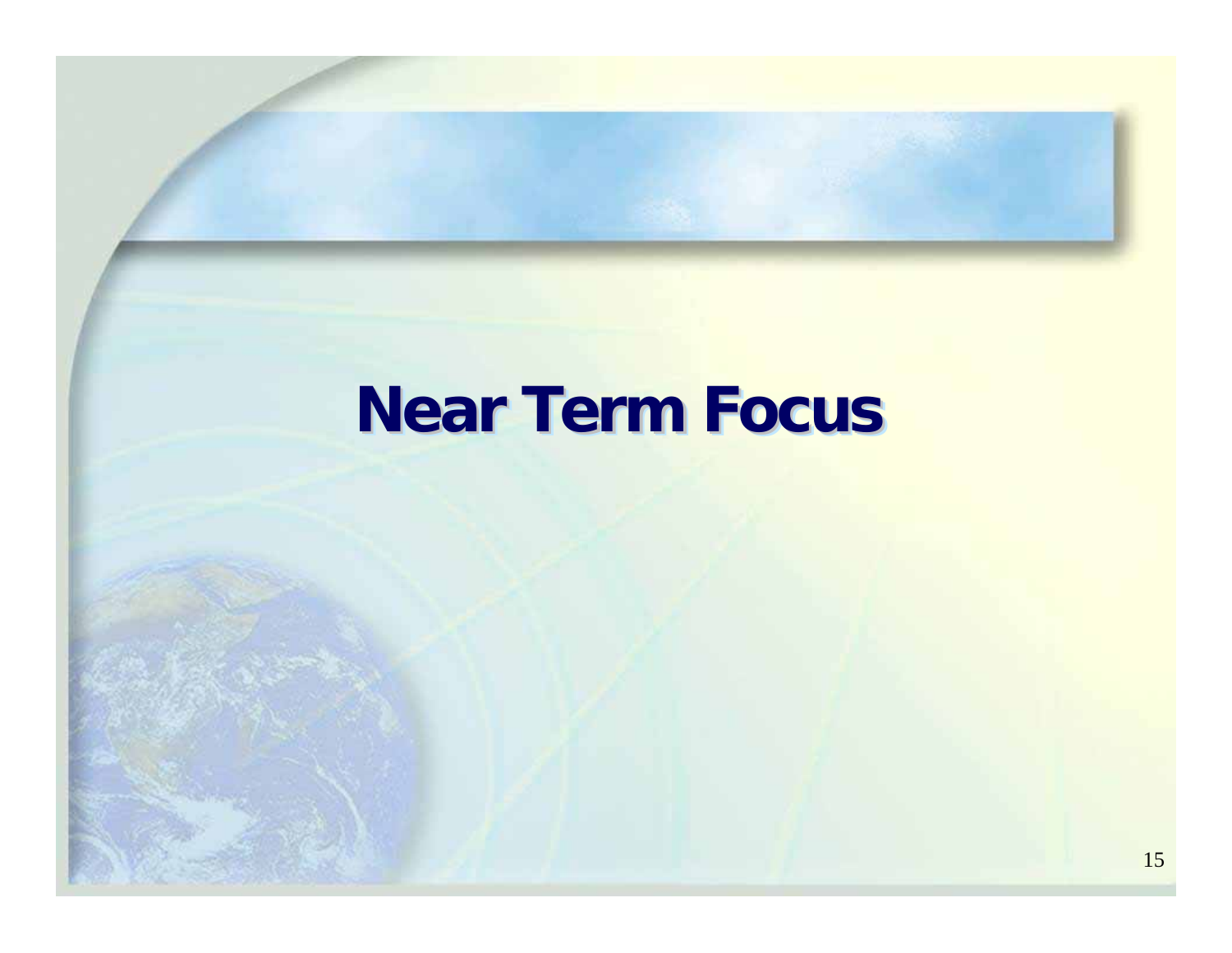# **Environmental Justice Advisory CommitteeCommittee Committee**

- Members nominated by environmental justice and community groups
- To advise ARB on scoping plan and other pertinent matters
- Membership approved at January 25, 2007 Board meeting
- First meeting March 15, 2007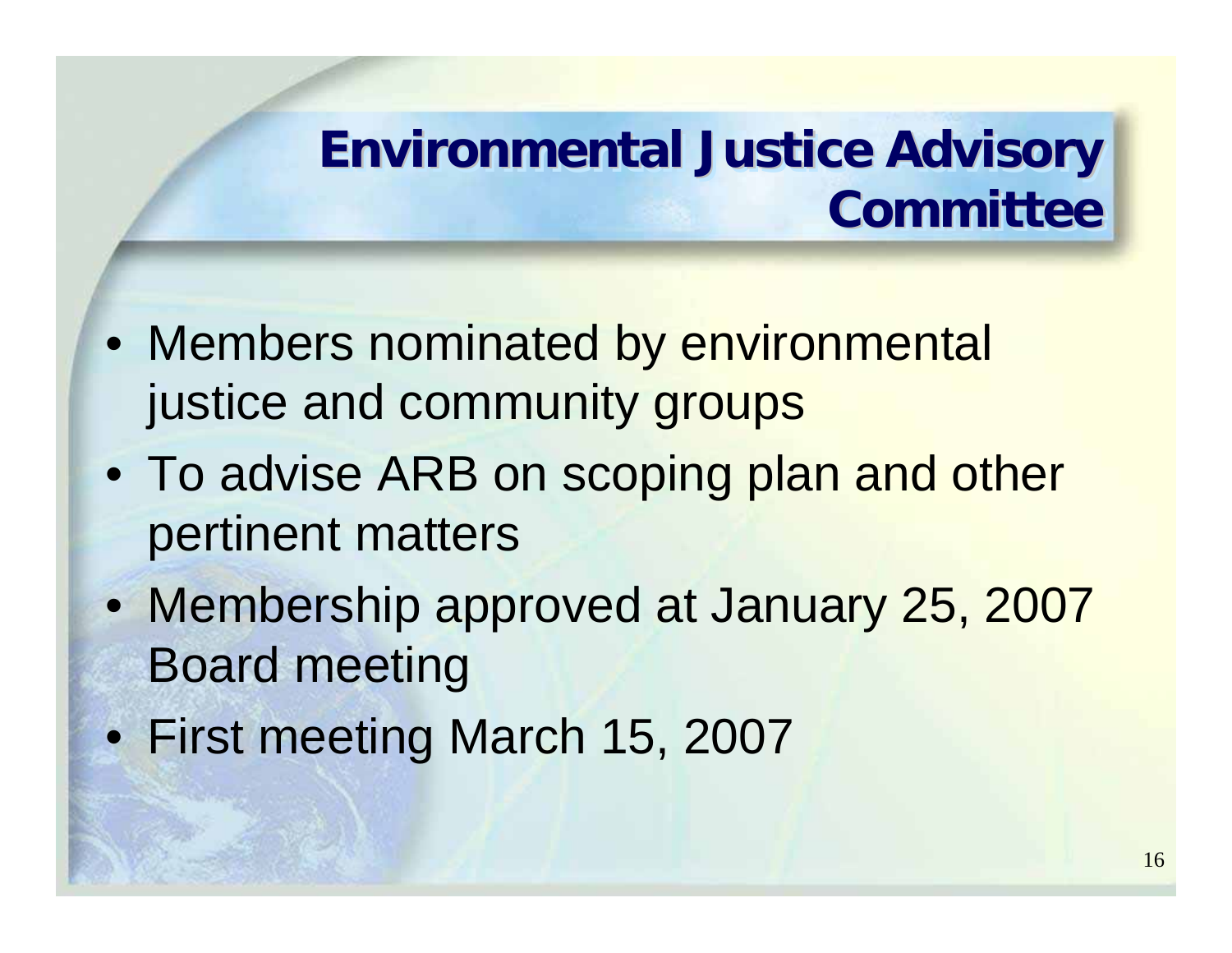# **Economic and Technology Advancement Advisory Committee Advancement Advisory Committee Advancement Advisory Committee**

- Advise ARB on technology research and development opportunities
- Representation from stakeholder groups, academia, technology experts
- Membership approved at January 25, 2007 Board meeting
- First meeting held March 1, 2007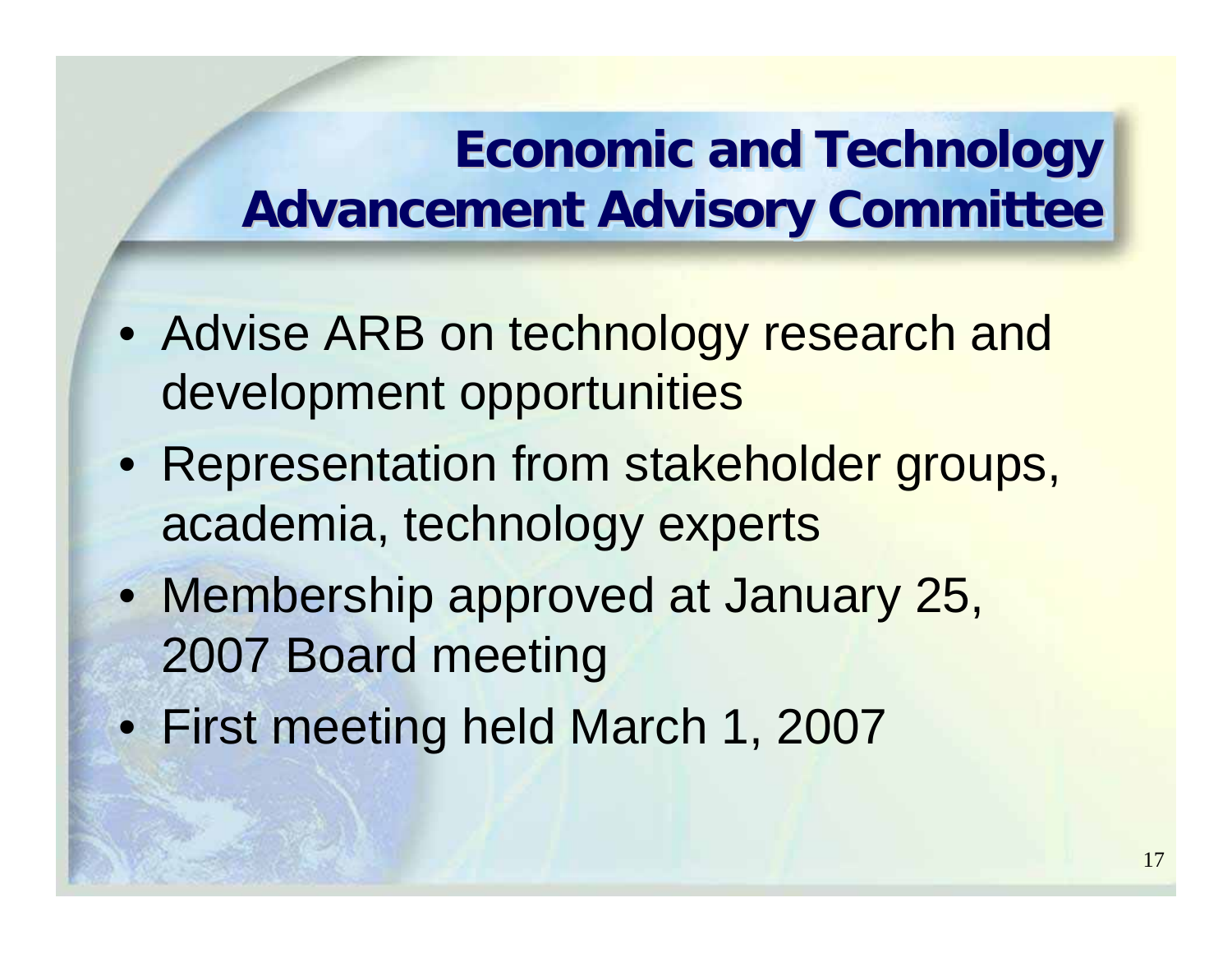#### **Early Action Measures Early Action Measures Early Action Measures**

- Board to publish list of discrete early action measures by June 30, 2007
- Board must adopt implementing regulations, to be enforceable by January 1, 2010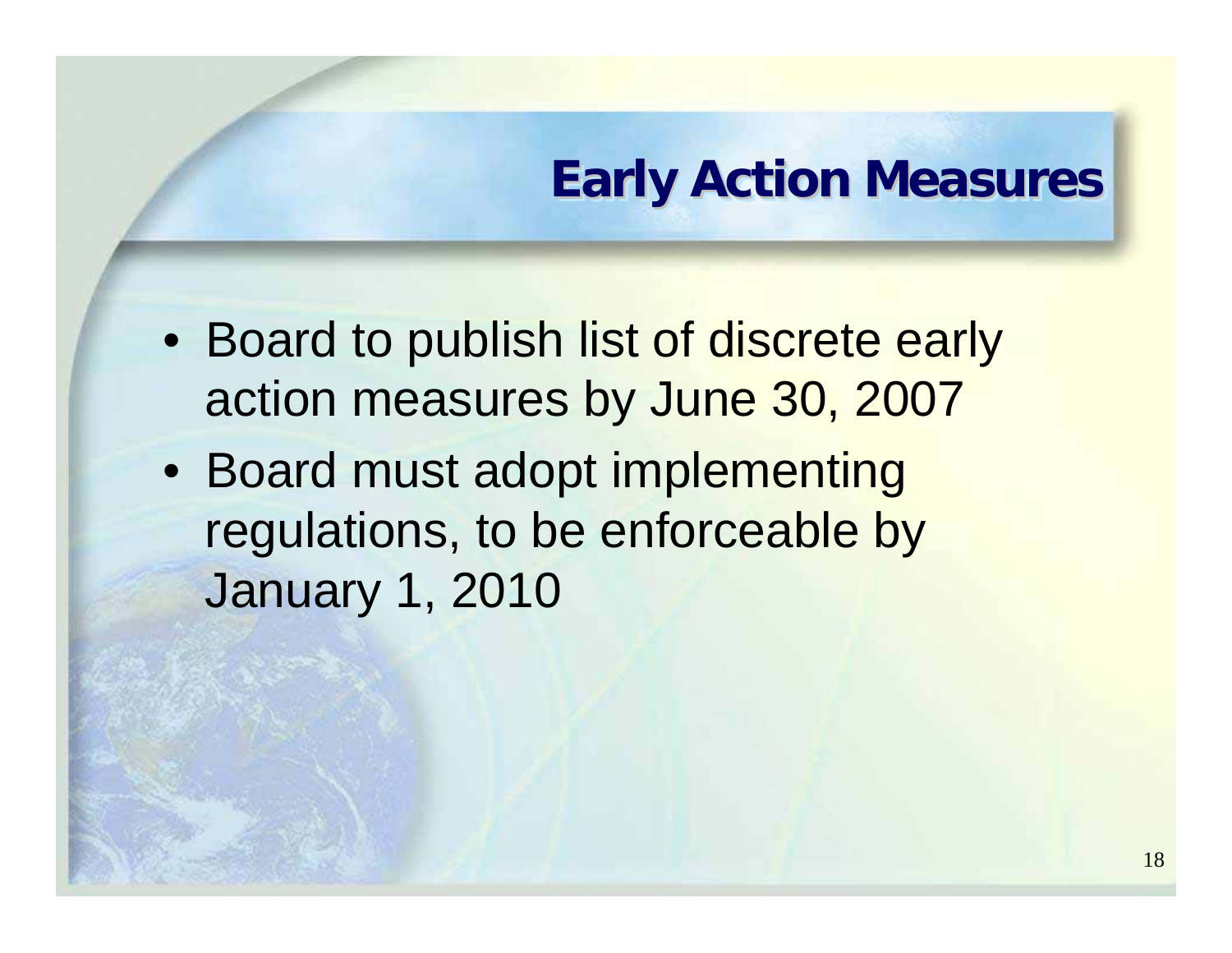#### **Recognition of Voluntary Action**

- Adopt methodologies for quantification of voluntary emission reductions
- Ensure that entities that have voluntarily reduced emissions receive appropriate credit
- Adopt regulations to verify and enforce any voluntary emission reductions to comply with GHG emission limits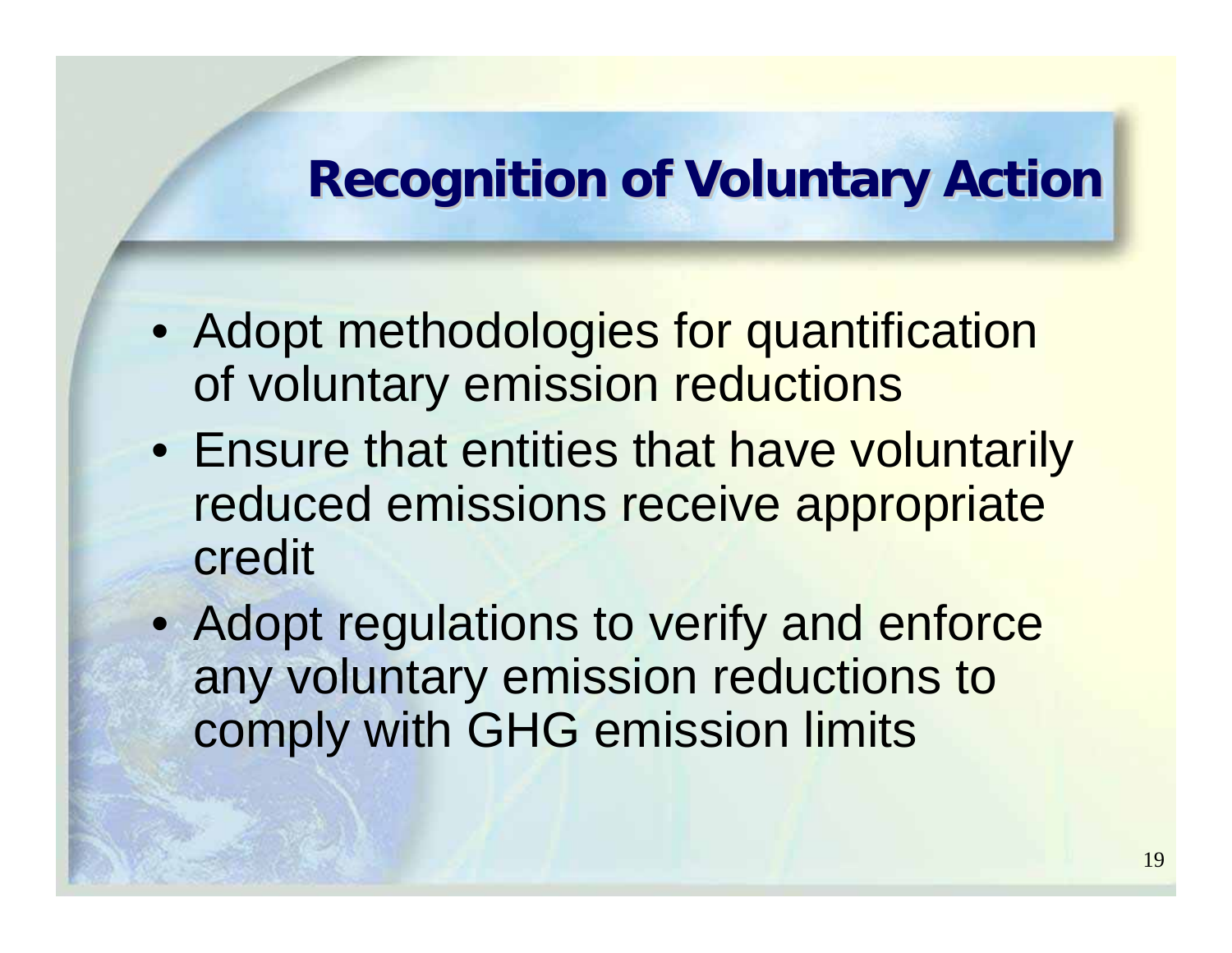### **Implementation Implementation Implementation**

- Assembling team (existing and new staff hires, external experts)
- Open, transparent process
- Intensive consultation
	- Cal/EPA, Climate Action Team
	- and the state of the state Advisory Committees
	- –National and international experts
	- Stakeholders